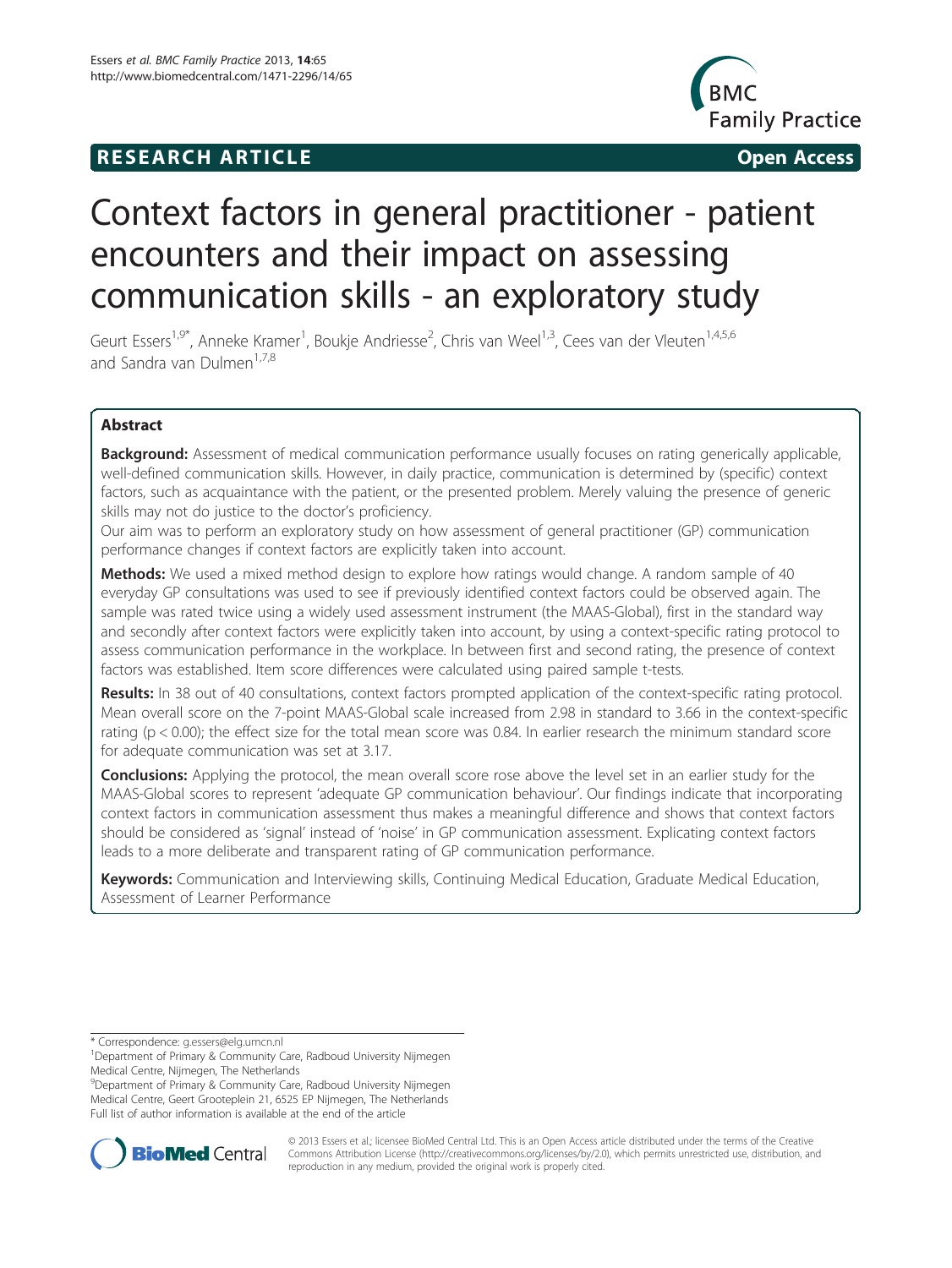## Background

As communication is at the heart of good clinical practice, communication training and assessment are key components in undergraduate as well as postgraduate medical curricula. Communication levels are usually assessed by rating the performance against predefined communication skills [[1-3\]](#page-6-0). Widely used communication assessment instruments such as the Maastricht History-taking and Advice Scoring list (MAAS-Global) [[4\]](#page-6-0), also applied in general practitioner's (GP) performance assessment, determine to what extent generic communication skills, expected to be pursued in every consultation with every patient, are observed. However, generic criteria may fail to capture the contextual proficiency of the GP's performance [[2,5](#page-6-0)-[7](#page-6-0)]. The underlying assumptions that generic communication skills should be applied in any consultation and that every consultation can be treated as if it requires the same communication performance seem unjustified. Several authors have argued that context factors influence communication in health care [\[1](#page-6-0),[8-10](#page-6-0)] and that communication performance is therefore context-dependent [\[11](#page-6-0)-[16](#page-6-0)]. Moreover, from a patient-centred perspective, every consultation is unique and sets a specific context for the communication between the doctor and the patient [[17-20\]](#page-6-0).

So far, the role of the context in which doctor-patient communication takes place has hardly been accounted for in communication assessments [\[10,21,22](#page-6-0)]. However, the influence of context factors has been put forward as an explanation to why GPs achieve low scores on communication performance [\[23,24\]](#page-7-0). If context factors can be taken into account when rating GP communication skills, we may move from a generic to a context specific assessment of GP communication performance.

In a previous explorative study, several context factors (CF) were identified on the level of the consultation that may well explain deviations from generic recommendations on communication [[25\]](#page-7-0). These context factors were related to the doctor, to the patient, and to the consultation. If, for example, the consultation has been initiated by the doctor to re-evaluate the patient's condition, the doctor does not need to explore the patient's request for help. Similarly, in case of an easily solved problem like ear wax blocking hearing, it seems spurious to explore emotions extensively. Yet some patients do fear the removal procedure, or may have questions concerning the consultation or treatment goal. Thus, context factors may explain why certain communication behaviour is absent but they do not justify its absence in all circumstances. This clearly reflects the dynamic way 'context' is to be understood [[22\]](#page-6-0). By incorporating contextual influences, communication performance assessment may gain in validity.

The current exploratory study aimed to find out how communication performance ratings change if context factors are explicitly taken into account. Our research question was: How does incorporating context factors influence the assessment of GP communication performance? In order to answer this question, we first examined which previously identified context factors were present in the currently studied GP consultations. Secondly, we explored how applying a context-specific protocol would affect communication scores. We expected GP communication scores to be significantly higher if context factors are explicitly taken into account [\[25\]](#page-7-0).

## **Methods**

## Sample selection

The study was carried out between February and September 2010. We selected a sample of 40 consultations from a database of 808 videotaped Dutch GP consultations, recorded as part of a video-observation study performed by NIVEL (Netherlands institute for health services research) in 2007 – 2008 [\[26](#page-7-0)]. The 40 GPs that participated in this NIVEL study have age, gender, practice type, and patients characteristics that are similar to the GP population characteristics in the Netherlands, although urban practices are over-represented [\[27](#page-7-0)]. Firstly, out of the 40 GPs, 20 GPs were randomly selected and subsequently, from each of these GPs, the 4th and 5th consultations were then selected, which we felt was a reasonable trade-off between analyzing GPs and consultations. We excluded the first three consultations during which the GP may have had to get used to the video recording. This procedure ensured sufficient power and variation between doctors and consultations. A sample of 40 consultations would provide enough power to establish a minimal relevant difference between the two ratings of 0.45 ( $\alpha$  = 0.05, β = 0.10) on item scores [[28\]](#page-7-0). The time interval between first (standard) and second (context-specific) rating was 5–6 months.

## Procedure

To answer the research question, one rater (GE), psychologist, communication trainer and assessor, rated the 40 consultations twice using the same rating instrument (the MAAS-Global) [[29](#page-7-0)] (Figure [1\)](#page-2-0). The first rating was performed in the standard way using the MAAS-Global Manual [\[30](#page-7-0)]. In the second, context-specific rating CFs were explicitly taken into account following the newly developed protocol. The MAAS-Global is a validated communication assessment instrument which serves as a guideline for patient-centred medical communication [[2,4\]](#page-6-0). It is widely used in undergraduate medical and general practice specialty training programs in the Netherlands [\[31,32](#page-7-0)]. The MAAS-Global consists of 13 generic communication items that can be rated on a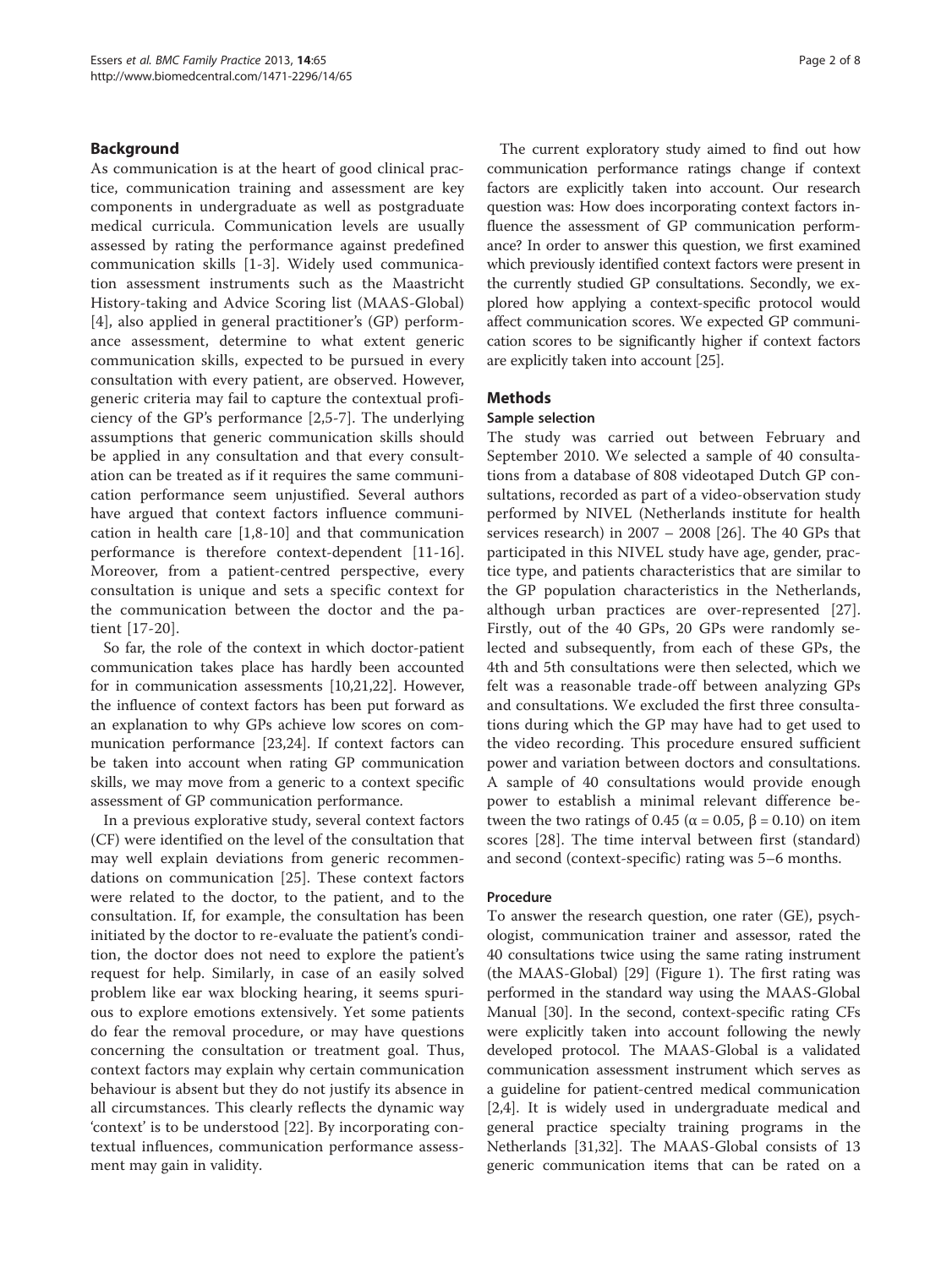<span id="page-2-0"></span>

7-point Likert scale, ranging from 0 ('absent') to 6 ('excellent'). Two items can also be scored 'Not applicable'. Each item has three or four sub-items that indicate criterion behaviour (Additional file [1](#page-6-0)). The MAAS-Global Manual offers guidelines to rate communication skills and acknowledges that CFs play a role, but leaves implicit how to incorporate contextual influences.

For the incorporation of CFs into the rating process, a context-specific rating protocol was developed by three researchers, each with different backgrounds (GP, communication researcher, communication trainer and assessor), to be used in addition to the MAAS-Global manual (Additional file [2\)](#page-6-0). The protocol was developed on the basis of the relationships between CFs and the justifiable absence of communication skills found in our previous study [\[25](#page-7-0)]. It accounts for the absence of certain communication skills as a result of the presence of one or more CFs and at the same time keeps the existing rating rules of the MAAS-Global Manual intact. Additional file [2](#page-6-0) presents the protocol and the ascertained relationships. In order to stay in line with the MAAS-Global rating rules, the central assumptions in the protocol were:

- If a sub-item is justifiably absent as a result of the presence of one or more CFs, it should not weigh on the item scores.
- If an item is justifiably absent due to the presence of one or more CFs, it should be scored 'Not applicable'.

In between standard and context-specific rating, a second rater (BA), a GP and an experienced faculty member, rated the observed consultations for the presence of CFs, by using the list of previously identified CFs shown in Table [1](#page-3-0) (Table [1](#page-3-0) is presented in the Results section) [[25\]](#page-7-0) (see also Additional file [3](#page-6-0) for examples how CFs were identified). Prior to the context-specific rating, GE received a data sheet from BA on the presence of CFs in each of the consultations. Differences on the identification of CFs that arose during the second rating were discussed between GE and BA until agreement was reached. Subsequently, GE noted the presence of the CFs on the MAAS-Global sheet for each consultation and indicated which of the new rating rules could be applicable in that consultation (see also in Results Table [2](#page-4-0), second column). After this, the GP communication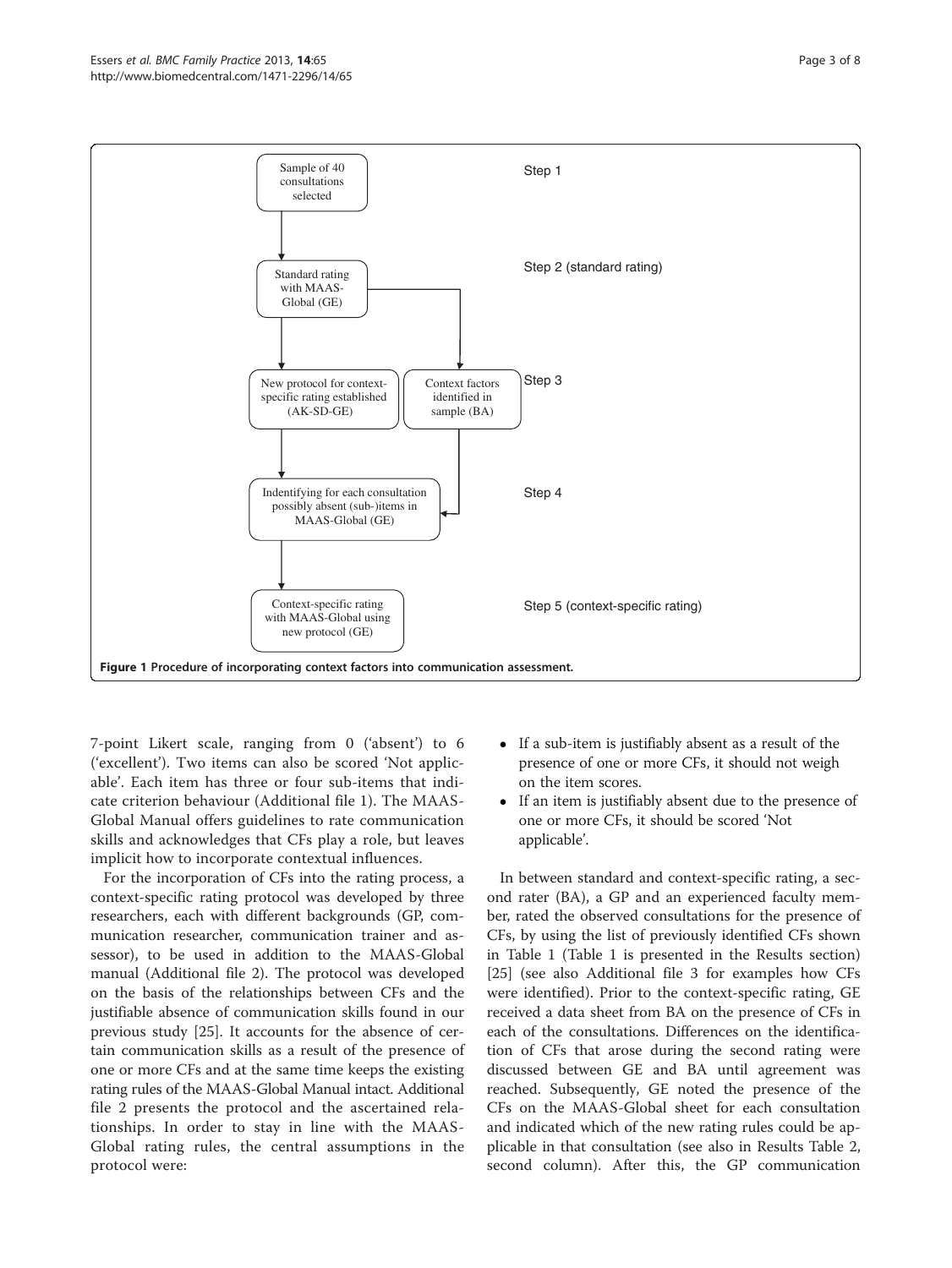#### <span id="page-3-0"></span>Table 1 List of context factors

|     | <b>Doctor-related factors</b>                                                                   | Present in #<br>consultations (%) |  |
|-----|-------------------------------------------------------------------------------------------------|-----------------------------------|--|
| 1.  | Doctor knows patient and his social context                                                     | 29 (72)                           |  |
| 2.  | Doctor knows patients' medical history                                                          | 35 (88)                           |  |
| 3.  | Doctor knows patients' way of<br>communicating                                                  | 29 (72)                           |  |
| 4.  | Doctor is very experienced                                                                      | 34 (85)                           |  |
|     | <b>Patient-related factors</b>                                                                  |                                   |  |
| 5.  | Specific patient <b>verbal behaviour</b>                                                        | 11(27)                            |  |
| 6.  | Specific patient non-verbal behaviour                                                           | 1(3)                              |  |
| 7.  | Patient is also treated by other provider                                                       | 12 (30)                           |  |
| 8.  | Patient has a disease (diagnosis) or<br>(recurrent) problem known to both doctor<br>and patient | 24 (60)                           |  |
| 9.  | Patient is familiar with (physical) examination<br>(PE)                                         | 23 (58)                           |  |
|     | <b>Consultation-related factors</b>                                                             |                                   |  |
| 10. | Single consultation                                                                             | 23 (58)                           |  |
| 11. | First consultation in a series <sup>1</sup>                                                     | 4(10)                             |  |
| 12. | Follow-up consultation in a series <sup>2</sup>                                                 | 11 (28)                           |  |
| 13. | Consultation in a series based on protocol<br>(initiative by doctor) <sup>3</sup>               | 1(3)                              |  |
| 14. | Consultation in preventive care (initiative<br>doctor) <sup>4</sup>                             | 1(3)                              |  |
| 15. | Diagnosed problem is easily solved                                                              | 3(8)                              |  |
| 16. | Problem urgently needs medical care                                                             | 1(3)                              |  |
| 17. | Diagnosed problem is mainly psychosocial                                                        | 2(5)                              |  |
| 18. | There is more than one person (patient)<br>present                                              | 12 (30)                           |  |
| 19. | Characteristics of physical examination:                                                        |                                   |  |
|     | - simple                                                                                        | 30(75)                            |  |
|     | - invasive                                                                                      | 4(10)                             |  |
|     | - intimate                                                                                      | 6(15)                             |  |
|     | - superficial                                                                                   | 29 (73)                           |  |
|     | - leaves room for talk                                                                          | 10(25)                            |  |
|     | - requires full attention                                                                       | 27 (68)                           |  |

Context factors present in 40 GP consultations (+ frequency).

<sup>1</sup>a first consultation in a series is a consultation in which no diagnosis is being made and patient is referred for further tests, or in which doctor and patient agree to a follow-up consultation for check-up purposes.

<sup>2</sup>a follow-up consultation in a series is a second or consecutive consultation concerning a complaint or problem for which a referral was made, or that was agreed upon by patient and doctor. It is also marked as a follow-up consultation if the patient has been referred for specialist care (even if surgery took place) and the patient comes back to report on that. (no maximum time span is indicated) <sup>3</sup>a protocol based consultation is a consultation, concerning a prior diagnosed complaint or problem, that is initiated by the doctor on the basis of a protocol or clinical practice guideline.

<sup>4</sup>a preventive consultation is a consultation that is initiated by the doctor on the basis of a protocol or clinical practice guideline (diagnosis or disease is not necessarily established).

performance was rated the second time with the adapted MAAS-Global.

#### Data analysis

Kappa was calculated, based on a separate sample of seven consultations taken from the dataset, to assess inter-rater variance in determining the presence of CFs between the first (GE) and the second rater (BA) ( $\kappa = 0.69$ ). Apart from checking the presence of the previously found CFs, their frequencies were calculated in order to determine to what extent applying the context-specific rating protocol could be expected to influence ratings of the MAAS-Global items.

The rating of the GP communication performance was done both times by the same rater (GE) to exclude noise produced by heterogeneity of raters [[33](#page-7-0)]. To check for intra-rater consistency, kappa was calculated by twice scoring ten consultations that did not belong to the study sample, with a 6 month time lap between the two moments of assessment, using standard MAAS-Global rating rules ( $\kappa = 0.662$ ).

To analyse the extent to which CFs influenced the rating process, we calculated the number of applicable MAAS-Global items per consultation, with and without accounting for CFs, as this number is used as the denominator to determine the overall score on the MAAS-Global [\[4](#page-6-0)[,24,28,33\]](#page-7-0). Moreover, because context factors may predict the absence of certain communication behaviour (and thus a (sub-)item) [[25\]](#page-7-0) but do not necessarily lead to the absence of that specific behaviour, we calculated the number of times the MAAS-Global items were potentially influenced by CFs, based on applying the rules from the rating protocol (see Additional file [2](#page-6-0)), and compared this to the actually influenced number as a result of the ratings (see Table [2](#page-4-0)).

Our expectation that the mean item scores in the context-specific rating would be higher was tested by calculating the direction of the change in scores with a paired t-test for repeated measurement in the same sample, using PASW Statistics 18, Release Version 18.0.3 (SPSS, Inc., 2010, Chicago, IL, [www.spss.com](http://www.spss.com/)). To determine the relevance of the difference between the two ratings, the effect size was calculated for the difference between the individual MAAS-Global item scores and for the difference between the mean sum scores per consultation, divided by their pooled initial standard deviations (SDs); a d of 0.2 was considered a small effect, a d of 0.5 as a moderate effect, and a  $d$  of 0.8 as a large effect [[33-35\]](#page-7-0).

### Ethical approval

The study was performed according to Dutch privacy legislation. The privacy regulation was approved by the Dutch Data Protection Authority. All participating GPs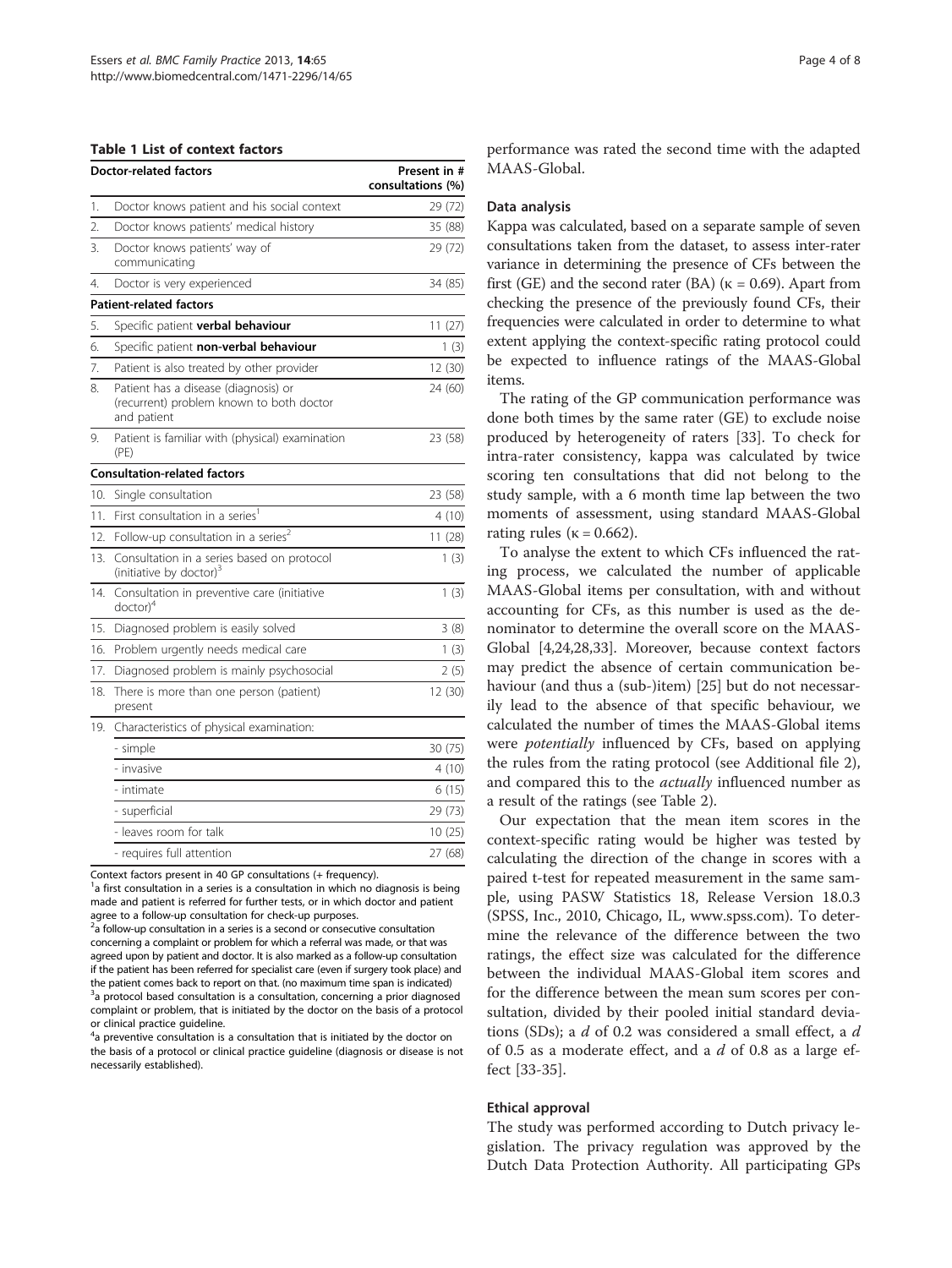| <b>MAAS-Global item</b>              | N times item is influenced (a) |                 | Score without CF | Score with CF(b) | <b>Effect</b> |
|--------------------------------------|--------------------------------|-----------------|------------------|------------------|---------------|
|                                      | <b>Potentially</b>             | <b>Actually</b> | (SD)             | (SD)             | size          |
| 1. Introduction <sup>+</sup>         | 5                              | $\overline{4}$  | 3.60(0.93)       | 4.10 (0.90)      | 0.55          |
| 2. Follow-up consultation            | 29                             | 29              | 3.83(0.58)       | 4.42 (0.79)      | 0.87          |
| 3. Request for help $‡$              | 54                             | 23              | 1.00(1.45)       | 1.67(2.23)       | 0.32          |
| 4. Physical Examination <sup>#</sup> | 83                             | 31              | 4.33(1.51)       | 5.14(1.31)       | 0.57          |
| 5. Diagnosis <sup>t</sup>            | 76                             | 6               | 3.84 (0.69)      | 4.46(0.80)       | 0.80          |
| 6. Management                        | 33                             | 15              | 2.90(1.15)       | 3.25(1.15)       | 0.30          |
| 7. Closure <sup>®</sup>              | 13                             | 6               | 2.62(0.92)       | 2.37(2.19)       | 0.15          |
| 8. Exploration <sup>#</sup>          | 72                             | 18              | 1.85(1.49)       | 2.57(1.53)       | 0.48          |
| 9. Emotions <sup>#</sup>             | 33                             | 16              | 0.88(1.27)       | 1.60(1.94)       | 0.44          |
| 10. Information giving <sup>†</sup>  | 32                             | 5               | 3.67(0.97)       | 4.07(1.05)       | 0.40          |
| 11. Summarizing <sup>+</sup>         | 0                              | $\Omega$        | 3.27 (1.28)      | 4.00 (1.97)      | 0.42          |
| 12. Structuring <sup>#</sup>         | 61                             | 32              | 3.85 (1.21)      | 4.80 (1.36)      | 0.77          |
| 13. Empathy <sup>#</sup>             | 0                              | $\mathbf{0}$    | 4.25(0.90)       | 4.87 (1.28)      | 0.56          |
| Total mean score <sup>#</sup>        |                                |                 | 2.98(0.61)       | 3.66 (0.98)      | 0.84          |

<span id="page-4-0"></span>Table 2 Results of application of context-specific rating protocol

(a) Due to non-applicability of an item or a not-applicable sub-item. Items can be influenced by more than one sub-item that is not-applicable. If a (sub-)item is justifiably not applicable because of more than 1 context factor, it was counted only once.

(b) Differences between scores without and with CF per item and for the total mean score were calculated with a paired samples t-test for equality of means.<br><sup>∞</sup> p < .05.<br><sup>†</sup> p < .01.

 $*$  p < .000.

and patients signed an informed consent form before the recording of the consultation. According to Dutch legislation, approval by a medical ethics committee was not required for this study.

## Results

The 20 GPs and the patients in the research sample were comparable in gender, age, and practice type to those of the larger data set (35% female GPs, mean age 49 yrs (SD: 6.4) vs. 51 yrs (SD: 5.9)) [[26\]](#page-7-0). All context factors in the list were observed in the current sample, with frequencies varying from one time to 34 times. Table [1](#page-3-0) presents the CFs observed in the consultations and their frequencies found in the study sample.

In 38 out of 40 consultations, CFs prompted the application of the context-specific rating protocol. In two consultations there was no CF present that required deviating from the MAAS-Global Manual. The mean number of CFs per consultation was 6.5 (range 4 – 12). As a consequence of incorporating context factors, the number of applicable items per consultation decreased from 12.2 to 11.8 (sub-items: from 40.6 to 37.7).

The potential change in scores was highest in eight out of thirteen items (items 3, 4, 5, 6, 8, 9, 10, and 12) whereas little to no change would be expected in five items (items 1, 2, 7, 11, and 13) (Table 2).

As a result of applying the context-specific rating protocol, a significant increase was found in ten out of the thirteen mean item scores whereas one item (item 7)

showed a decrease (Table 2). In the items 2 (Follow-up consultation) and 6 (Management) the difference in scores was not significant. The mean overall score in the standard rating was 2.98, while in the contextspecific rating it was 3.66 ( $p < 0.00$ ). Effect sizes were large for three items and moderate for another four items. In the remaining six items effect sizes were low (Table 2). Effect size in the mean overall score was large (0.84).

## **Discussion**

This study indicates that explicitly incorporating context factors into communication assessment in a protocolized way leads to a significantly lower number of applicable MAAS-Global items per consultation, and to higher item scores. By applying the protocol, the mean overall score found in our study rose above the mean minimum standard score of 3.17, which is the level set for the MAAS-Global scores to represent 'adequate GP communication behaviour' in a study by Hobma [[24\]](#page-7-0). However, consistent with other recent findings on doctor communication patterns [[36-38](#page-7-0)], the GP scores in our study on the items Request for help, Management, Exploring and Emotions are below the minimum standard. These are important aspects in GP-patient communication and need attention in postgraduate GP training and continuing professional development (CPD).

In the standard rating protocol, the absence of criterion behaviour is penalized by a low item score, whereas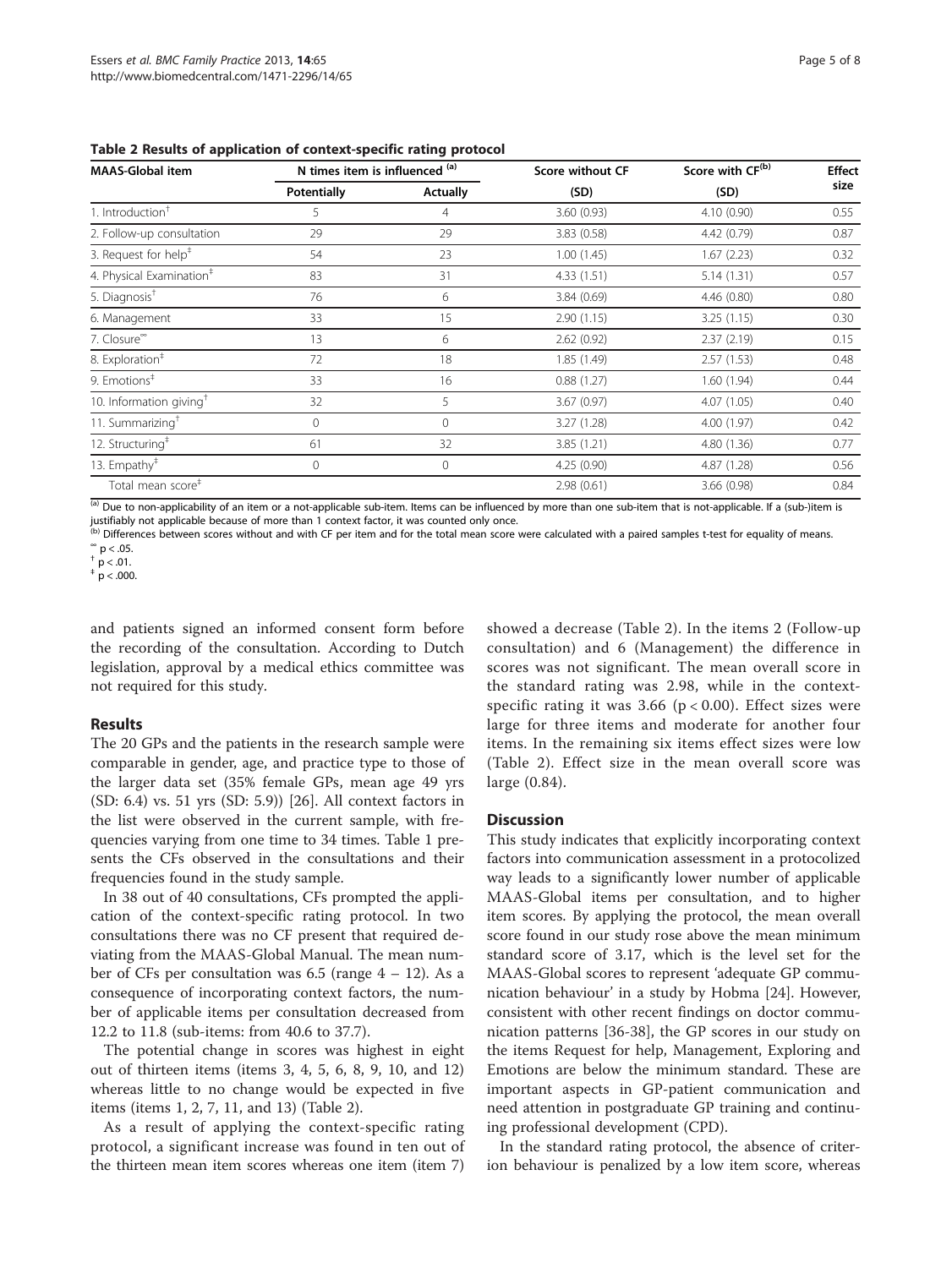judging a sub-item to be justifiably absent will lead to relatively higher item scores. In our study, most changes in item scores were as we expected them but the results in items 1, 6, 7, 11 and 13 were unforeseen. The unexpected results in these items may be due to rater leniency in the second rating, although the change did not go in the same direction in all items. The significant change in item 7 (Closure) can also be explained by the lack of clarity in the MAAS-Global protocol where the assessor has to score a question near the end of a consultation: either under Closure as 'general question', or under Management (item 6) as 'asking for patient's response'. An explanation for the not-significant change in item 6 (Management) may be that the potential change was not acknowledged in the actual rating: absence of sub-items was not justified or sub-items were not absent. Apparently, in our sample this item did not change under the influence of context factors as much as we expected, even if closing remarks were scored more often under Management the second round. However, for the results to be corroborated, a more robust study is necessary. As our study is exploratory, the numerical changes we found must definitely be interpreted with diligence.

The presence of contextual factors identified before is also confirmed, as all previously identified CFs in GP consultations were also found in the current sample [[25\]](#page-7-0). However, CF frequencies found in this study cannot be generalized, as the sample is not sufficiently large. Although the representativity of GPs and patients in the sample is good, the frequencies only represent the consultations in the sample and were needed in this study to explore the magnitude of the effect on item scores. In our previous study, CFs were identified on the basis of inductive reasoning, using several rounds of systematic analysis to establish what factors could explain low scores.

Although there is wide recognition of the fact that professional competence is context-dependent, this aspect has so far been neglected in assessment of GP communication with patients in authentic consultations [[6,7,10,11\]](#page-6-0). Now that we have found indications that, especially in workplace-based assessment, CFs can and need to be incorporated explicitly in judging communication performance, this way of assessment may enhance the credibility of communication training and assessment, not only for GPs but also in GP specialty training. Studies on GP trainee experiences [[39,40\]](#page-7-0) show that there is a need for this. The application of a contextspecific protocol can do justice to clinical practice as it acknowledges the context-specificity of GP (trainee) communication in their surgeries. It may also contribute to removing the artifact that is created by merely looking at the presence of generic communication skills.

From recent research, we know that experts, when assessing trainee performance in practice, implicitly take contextual information into account [[41-43\]](#page-7-0). By explicating CFs and by designing a context-specific assessment protocol, we may have unveiled part of the internal and implicit process of weighing contextual information. We have made this process explicit and thus open to empirical research. However, although the context-specific rating protocol was based on this study and developed by three researchers with different backgrounds, a limitation is that the protocol has not yet been reviewed by other GPs.

Explicitly accounting for CFs in workplace-based communication assessment can not only make performance scores more transparent, it may also raise their external validity. The characteristics of the various consultation-related CFs reflect current developments in family medicine in which a growing number of follow-up and preventive consultations concerning chronic disease management is seen for which protocols have been developed [[44](#page-7-0)-[46\]](#page-7-0). However, although the rating process using the context-specific protocol leads to a more refined outcome, it also encompasses a long list of items to 'tick'. Adding extra criteria to the assessment process may render it less feasible in practice. Raters, however, need to be sensitized for context influences and do it justice in their assessments, and they can be trained to do so.

To determine the presence of context factors, some subjectivity is necessarily involved. As is shown in other studies on assessment of clinical performance, expert raters recognize context as an important factor modulating their assessment of, for instance, resident performance [\[41](#page-7-0),[43,47](#page-7-0)]. Although we chose optimal rater consistency by having the same rater for both the first and second rating of communication performance and substantial inter-rater agreement between two raters was found in determining the presence of CFs in GP consultations, the inherent limitation is that this may have caused a bias to corroborate the hypothesized findings, both in the first and in the second rating. Therefore, keeping in mind the exploratory nature of the study, the results should be interpreted with care.

More research is needed to validate the currently established context factors and the protocol that we developed more rigorously. Moreover, as contexts change with time, also the way it will influence GP communication in their patient encounters will change. Therefore, context factors as well as a context-specific rating protocol will need to be updated regularly.

## Conclusion

Assessment of professional performance is a complex enterprise, as so many behaviours seem to depend on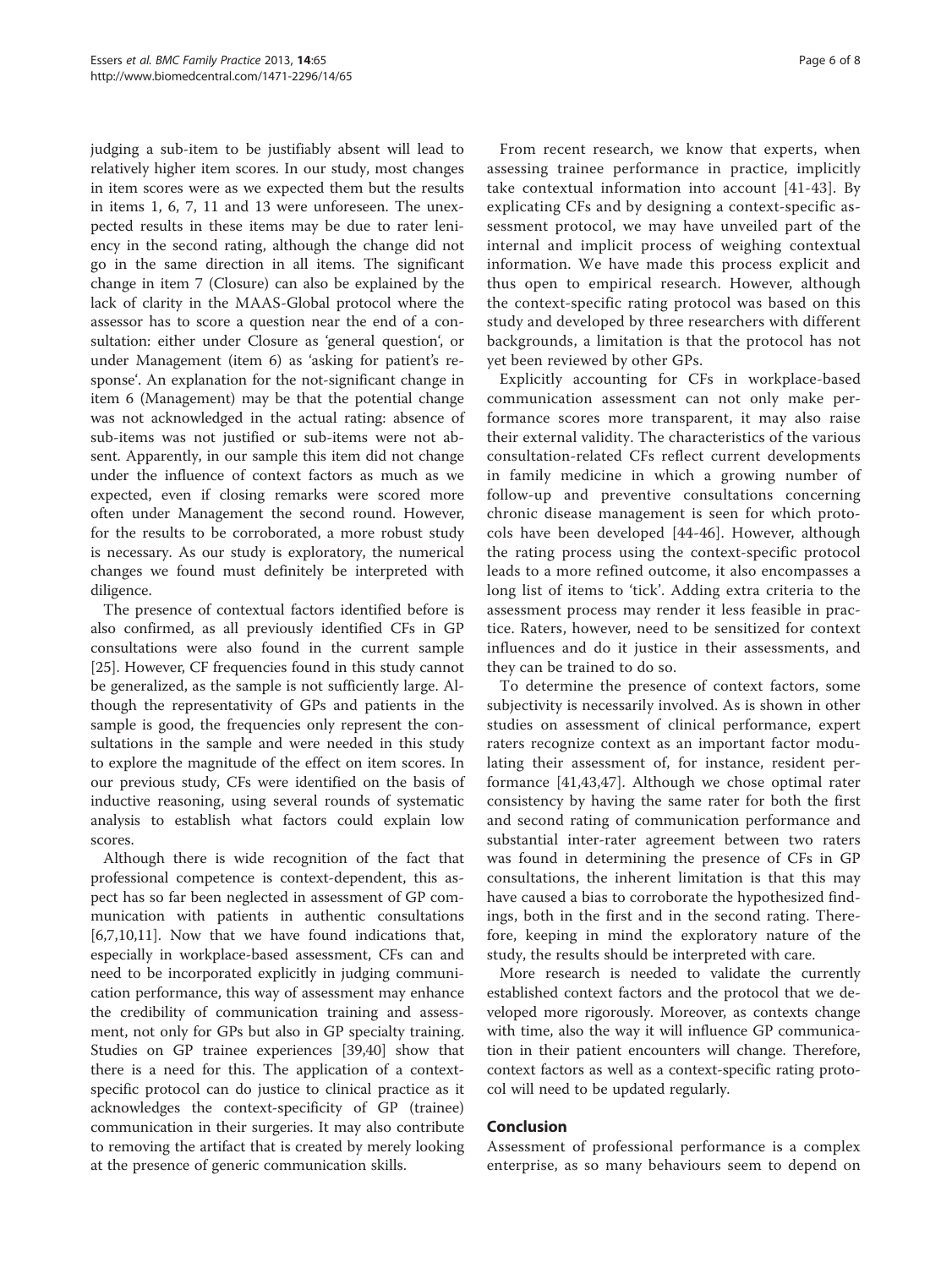<span id="page-6-0"></span>contextual factors [22]. We think that context factors should rather be considered as 'signals' than as 'noise' in GP communication assessment and that the results of our study in incorporating them are promising. Now, a more robust study can be carried out to find out if our results are generalisable. The context-specific rating protocol should be reviewed by other GPs, and other raters should apply the protocol to assess GP consultations to further validate our findings. Furthermore, for validation of the protocol, research should focus on experts rating communication and the way they incorporate contextual information in assessing communication performance.

Although we do not claim to have found all relevant context factors in GP communication, the presence of CFs we did find and their influences on GP communication plead for a more context-specific approach of communication assessment, as has been advocated before [7,10]. Evidently, communication competence "is not defined solely by the presence or absence of specific behaviour, but rather by the presence and timing of effective verbal and non-verbal behaviour within the context of individual interactions with patients or families" [2].

## Additional file

[Additional file 1:](http://www.biomedcentral.com/content/supplementary/1471-2296-14-65-S1.pdf) MAAS-Global rating list for doctor-patient communication skills.

[Additional file 2:](http://www.biomedcentral.com/content/supplementary/1471-2296-14-65-S2.pdf) Context-specific rating protocol.

[Additional file 3:](http://www.biomedcentral.com/content/supplementary/1471-2296-14-65-S3.docx) Examples of how context factors for GP – patient encounters were identified [\[25](#page-7-0)].

#### Competing interest

The authors declare that they have no competing interest.

#### Authors' contributions

GE carried out the communication performance rating and drafted the manuscript. BA carried out the assessment of CFs. GE, AK and SD conceived of the study and participated in its design and coordination. GE performed the statistical analysis. All authors read, contributed to and approved the final manuscript.

#### Acknowledgements

We thank the patients and GPs who participated in the study. We also thank the Dutch Ministry of Health for funding the collection and videotaping of routine GP consultations, and the SBOH Foundation for funding this study. Presentation in professional meetings: EACH congress September 2012 St. Andrews.

#### Declaration

Funding: The study was funded by the SBOH Foundation, employer of Dutch Family Medicine Residents and funder of the national residency program for GPs in the Netherlands.

#### Author details

<sup>1</sup>Department of Primary & Community Care, Radboud University Nijmegen Medical Centre, Nijmegen, The Netherlands. <sup>2</sup>Bureau BRIES, Independent consultancy for primary care, Nieuwkoop, The Netherlands. <sup>3</sup>Australian Primary Health Care Research Institute, Australian National University, Canberra, Australia. <sup>4</sup>Department of Educational Development and Research, Maastricht University, Maastricht, The Netherlands. <sup>5</sup>Northumbria University,

Newcastle upon Tyne, UK. <sup>6</sup>Copenhagen University, Copenhagen, Denmark<br><sup>7</sup>NIVEL (Netherlands Institute for Health Services Research) Utrecht The <sup>7</sup>NIVEL (Netherlands Institute for Health Services Research), Utrecht, The Netherlands. <sup>8</sup>Department of Health Science, Buskerud University College, Drammen, Norway. <sup>9</sup>Department of Primary & Community Care, Radboud University Nijmegen Medical Centre, Geert Grooteplein 21, 6525 EP Nijmegen, The Netherlands.

#### Received: 7 January 2013 Accepted: 15 May 2013 Published: 22 May 2013

#### References

- 1. Hulsman RL: Shifting goals in medical communication. Determinants of goal detection and response formation. Patient Educ Couns 2009, 74(3):302–308.
- 2. Schirmer JM, Mauksch L, Lang F, Marvel MK, Zoppi K, Epstein RM, Brock D, Pryzbylski M: Assessing communication competence: A review of current tools. Fam Med 2005, 37(3):184–192.
- 3. Zoppi K, Epstein RM: Is communication a skill? Communication behaviors and being in relation. Fam Med 2002, 34(5):319–324.
- 4. Ram P, Grol R, Rethans JJ, Schouten B, van der Vleuten C, Kester A: Assessment of general practitioners by video observation of communicative and medical performance in daily practice: issues of validity, reliability and feasibility. Med Educ 1999, 33(6):447–454.
- 5. Cegala DJ, Lenzmeier Broz S: Physician communication skills training: a review of theoretical backgrounds, objectives and skills. Med Educ 2002, 36(11):1004–1016.
- 6. Egener B, Cole-Kelly K: Satisfying the patient, but failing the test. Acad Med 2004, 79(6):508–510.
- 7. Salmon P, Young B: Creativity in clinical communication: from communication skills to skilled communication. Med Educ 2011, 45(3):217–226.
- 8. de Haes H, Bensing J: Endpoints in medical communication research, proposing a framework of functions and outcomes. Patient Educ Couns 2009, 74(3):287–294.
- 9. Feldman-Stewart D, Brundage MD, Tishelman C, Team SC: A conceptual framework for patient-professional communication: An application to the cancer context. Psycho-Oncol 2005, 14(10):801–809.
- 10. Bensing J, van Dulmen S, Tates K: Communication in context: new directions in communication research. Patient Educ Couns 2003, 50(1):27–32.
- 11. Eva KW: On the generality of specificity. Med Educ 2003, 37(7):587-588.
- 12. Baig LA, Violato C, Crutcher RA: Assessing clinical communication skills in physicians: are the skills context specific or generalizable. BMC Med Educ 2009, 9:22. doi[:10.1186/1472-6920-9-22](http://dx.doi.org/10.1186/1472-6920-9-22).
- 13. Veldhuijzen W: Challenging the Patient-Centred Paradigm. Maastricht: Maastricht University; 2011.
- 14. Winefield HR, Murrell TG, Clifford JV, Farmer EA: The usefulness of distinguishing different types of general practice consultation, or are needed skills always the same? Fam Pract 1995, 12(4):402–407.
- 15. Salmon P, Mendick N, Young B: Integrative qualitative communication analysis of consultation and patient and practitioner perspectives: towards a theory of authentic caring in clinical relationships. Patient Educ Couns 2011, 82(3):448–454.
- 16. Allen J, Gay B, Crebolder H, Heyrman J, Svab I, Ram P, Evans P: The European definitions of the key features of the discipline and core competencies. Br J Gen Pract 2002, 52(479):526–527.
- 17. Kenny DA, Veldhuijzen W, Weijden T, Leblanc A, Lockyer J, Legare F, Campbell C: Interpersonal perception in the context of doctor-patient relationships: a dyadic analysis of doctor-patient communication. Soc Sci Med 2010, 70(5):763–768.
- 18. Stewart M: Towards a global definition of patient centred care The patient should be the judge of patient centred care. Brit Med J 2001, 322(7284):444-445.
- 19. Pilnick A, Hindmarsh J, Gill VT: Beyond 'doctor and patient': developments in the study of healthcare interactions. Sociol Health Illn 2009, 31(6):787-802.
- 20. Crossley J, Eiser C, Davies HA: Children and their parents assessing the doctor-patient interaction: a rating system for doctors' communication skills. Med Educ 2005, 39(8):820–828.
- 21. Di Blasi Z, Harkness E, Ernst E, Georgiou A, Kleijnen J: Influence of context effects on health outcomes: a systematic review. Lancet 2001, 357(9258):757–762.
- 22. Durning SJ, Artino AR, Pangaro LN, van der Vleuten C, Schuwirth L: Perspective: redefining context in the clinical encounter: implications for research and training in medical education. Acad Med 2010, 85(5):894–901.